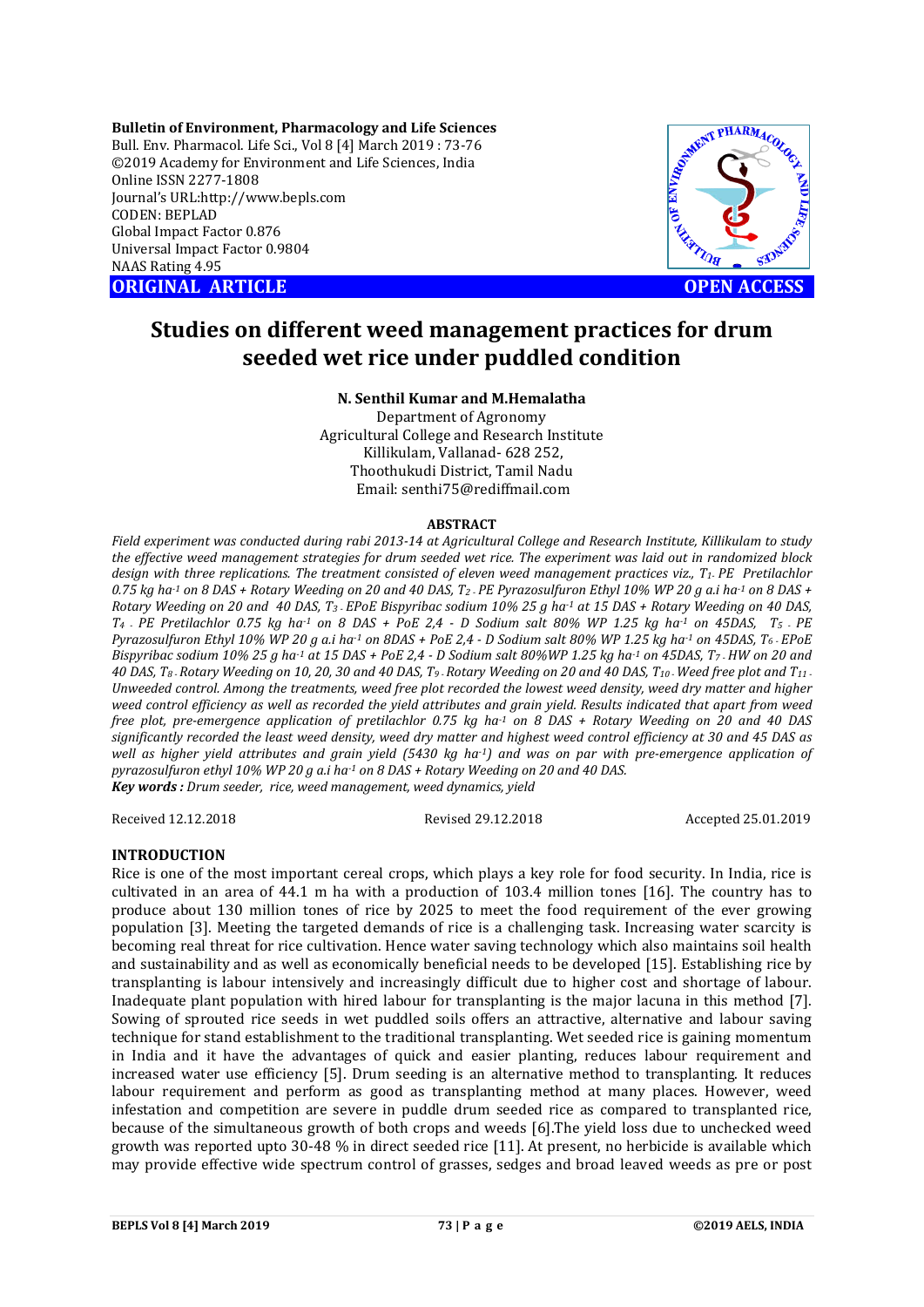#### **Kumar and Hemalatha**

emergence application. Hence, an attempt was made to study the effective weed management strategies for weed control efficiency and productivity in drum seeded wet rice under puddled condition.

## **MATERIAL AND METHODS**

Field investigation was carried out at central farm, Agricultural College and Research Institute, Killikulam during *rabi* season of 2013-14 to study the effective weed management strategies for drum seeded wet rice. The experiment was laid out in randomized block design with three replications. The treatment consisted of eleven weed management practices *viz.*, T<sub>1</sub>. PE Pretilachlor 0.75 kg ha<sup>-1</sup> on 8 DAS + Rotary Weeding on 20 and 40 DAS, T<sub>2</sub>. PE Pyrazosulfuron Ethyl 10% WP 20 g a.j ha<sup>-1</sup> on 8 DAS + Rotary Weeding on 20 and 40 DAS,  $T_3$ . EPoE Bispyribac sodium 10% 25 g ha<sup>-1</sup> at 15 DAS + Rotary Weeding on 40 DAS,  $T_4$ . PE Pretilachlor 0.75 kg ha<sup>-1</sup> on 8 DAS + PoE 2,4 - D Sodium salt 80% WP 1.25 kg ha<sup>-1</sup> on 45DAS, T<sub>5</sub>. PE Pyrazosulfuron Ethyl 10% WP 20 g a.i ha<sup>-1</sup> on 8DAS + PoE 2,4 - D Sodium salt 80% WP 1.25 kg ha<sup>-1</sup> on 45DAS, T6 - EPoE Bispyribac sodium 10% 25 g ha-1 at 15 DAS + PoE 2,4 - D Sodium salt 80%WP 1.25 kg ha-<sup>1</sup> on 45DAS,  $T_7$ . HW on 20 and 40 DAS,  $T_8$ . Rotary Weeding on 10, 20, 30 and 40 DAS,  $T_9$ . Rotary Weeding on 20 and 40 DAS,  $T_{10}$ . Weed free plot and  $T_{11}$ . Unweeded control. Sowing of sprouted seeds of rice variety ADT 45 was done through four row drum seeder with inter and intra row spacing of 20 and 10 cm, respectively. The crop was fertilized with recommended dose of 150:50:50 kg NPK ha-1. Pre emergence herbicide was mixed with fine sand at the rate of 50 kg/ha and applied uniformly in the field on 8 DAS. The post emergence herbicides were mixed with water at the rate of 500 litres ha-1 and sprayed by using knapsack sprayer fitted with deflector nozzle. A thin film of water was maintained at the time of herbicide application. Rotary weeding was carried out as per the treatment schedule. All other agronomic and plant protection measures were adopted as per the recommended packages. Weed observations on weed flora, weed density, weed dry matter and weed control efficiency were recorded. Yield attributes, grain and straw yield were also recorded and documented.

## **RESULTS AND DISCUSSION**

## **Effect on weeds**

The important weed species observed in the experimental field were *Echinocloa colonum, Echinocloa gruscalli,, Cyperus rotendus, Cyperus difformis, Cyperus iria, Eclipta alba, Marsilia quadrifolia,* and *Bergia capensis.* The results revealed that there was no weed growth in weed free plot at early crop growth stage. Thus resulted in the lowest weed density, weed dry weight and higher weed control efficiency. Apart from the weed free condition, pre emergence application of Pretilachlor 0.75 kg ha<sup>-1</sup> on 8 DAS + Rotary Weeding on 20 and 40 DAS recorded lower weed population and dry weight of weeds, respectively. It was on par with pre emergence Pyrazosulfuron Ethyl 10% WP 20 g a.i ha<sup>-1</sup> on 8 DAS + Rotary Weeding on 20 and 40 DAS. This may be due to the fact that pretilachlor effectively controlled early flushes of weeds and Rotary weeding controlled latter flushes of weeds. These results in agreement with the findings of Nandal and Hari om [4] and Sangeetha [8]. Where as unweeded check recorded significantly higher weed population and weed dry weight, respectively (Table 1). The next best treatment was with the early post emergence application of Bispyribac sodium 10% 25 g/ha at 15 DAS + Rotary Weeding on 40 DAS in reducing the total density and dry weight. Yadav *et al*. [14] reported that post emergence application Bispyribac sodium 25 g ha<sup>-1</sup> significantly reduced the density and dry weight of weeds in wet seeded rice. The lowest density and dry weight of total weeds with higher weed control efficiency (77 %) was registered with pre emergence application of Pretilachlor 0.75 kg/ha on 8 DAS + Rotary Weeding on 20 and 40 DAS which was followed by pre emergence application of Pyrazosulfuron Ethyl 10% WP 20 g ai/ha on 8DAS + Rotary Weeding on 20 and 40 DAS and these two weed management practices were at par with each other. This was mainly due to better control of weeds growth resulting in lower dry weight of weeds. The results are in conformity with the findings of Sunil *et al*. [12].

## **Effect on yield attributing characters and yield**

Weed management practices caused significant variations in terms of grain yield during both years irrespective of weed control treatments (Table 2). Good weed management contributed to superior performance over the poor one in terms of yield and yield contributing characters. Among the treatments, the highest grain yield was recorded from weed free treatment. Similar trends in yield components were also observed in this treatment. Apart from the weed free treatment, the higher yield attributes viz., panicle length (cm), No. of grains panicle<sup>-1</sup>, No. of panicles  $m<sup>-2</sup>$  and grain yield of drum seeded rice significantly when the plot was treated with pre emergence application of Pretilachlor 0.75 kg ha<sup>-1</sup> on 8 DAS + Rotary Weeding on 20 and 40 DAS which was on par with pre emergence application of Pyrazosulfuron Ethyl 10% WP 20 g a.i ha-1 on 8 DAS + Rotary Weeding on 20 and 40 DAS. The straw yield also followed similar trend as that of grain yield. This might be due to effective control of all the categories of weeds during critical period of crop weed competition, which lead to increased growth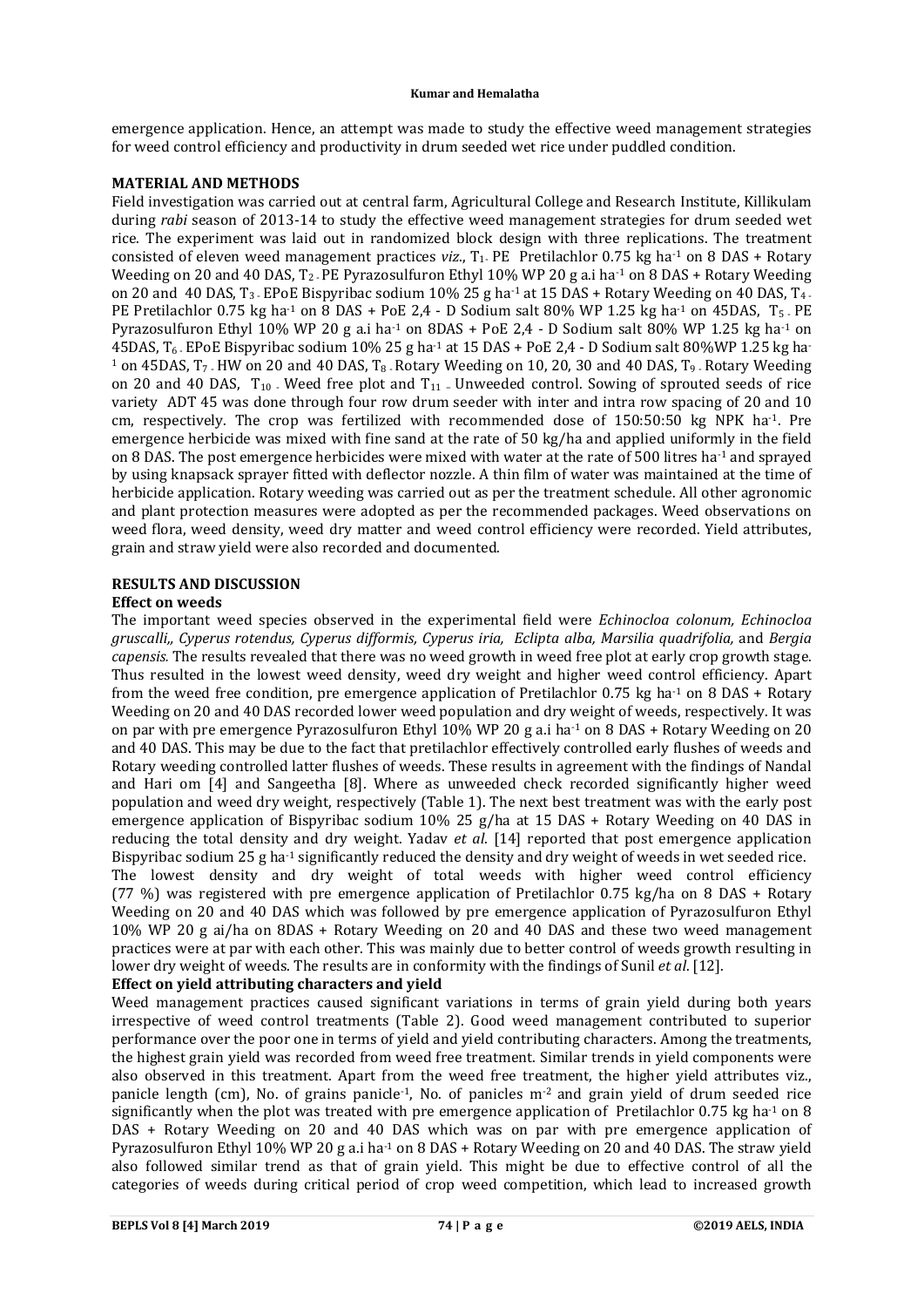#### **Kumar and Hemalatha**

resources and better translocation of photosynthates from source to sink [2]. Drum seeded associated with application of pretilachlor followed by mechanical weeding or pyrozosulfuron followed by mechanical weeding produced maximum and significantly higher grain yield of rice than all other weed management practices. Similar results were also reported by Singh *et al*. [9] and Deeba Hasan *et a*l. [1]. The next best weed management practice to obtain broad spectrum of weed control with increased yield attributes and yield with early post emergence application of Bispyribac sodium 10% 25 g ha<sup>-1</sup> at 15 DAS + Rotary Weeding on 40 DAS. This might be attributed to better growth of plants under the condition of reduced weed competition at critical crop growth stages thereby resulting in increased availability of nutrients, water and light. These results are in accordance with the findings of Subramanian *et al*. [11].

| Treatments                                                                    | Weed density (No.m <sup>-</sup> |        | Weed dry matter (g) |        | Weed Control Efficiency |           |
|-------------------------------------------------------------------------------|---------------------------------|--------|---------------------|--------|-------------------------|-----------|
|                                                                               | 2                               |        | $m^{-2}$            |        | (%)                     |           |
|                                                                               | <b>30 DAS</b>                   | 45 DAS | <b>30 DAS</b>       | 45 DAS | <b>30 DAS</b>           | 45 DAS    |
| T <sub>1</sub> - PE Pretilachlor 0.75 kg ha <sup>-1</sup> on 8DAS + Rotary    | (15.3)                          | (13.0) | (6.6)               | (6.3)  | 78                      | 80        |
| Weeding on                                                                    | 3.98                            | 3.68   | 2.67                | 2.73   |                         |           |
| 20 and 40 DAS                                                                 |                                 |        |                     |        |                         |           |
| T <sub>2</sub> - PE Pyrazosulfuron Ethyl 10% WP 20g a.i ha <sup>-1</sup>      | (16.0)                          | (13.3) | (7.0)               | (6.6)  | 76                      | 79        |
| on 8DAS +                                                                     | 4.06                            | 3.71   | 2.73                | 2.67   |                         |           |
| Rotary Weeding on 20 and 40 DAS                                               |                                 |        |                     |        |                         |           |
| T <sub>3</sub> - EPoE Bispyribac sodium 10% 25g ha <sup>1</sup> at 15         | (22.0)                          | (20.3) | (11.3)              | (9.6)  | 62                      | 70        |
| DAS + Rotary                                                                  | 4.74                            | 4.56   | 3.43                | 3.17   |                         |           |
| Weeding on 40 DAS                                                             |                                 |        |                     |        |                         |           |
| T <sub>4</sub> - PE Pretilachlor 0.75 kg ha <sup>1</sup> on 8 DAS + PoE 2,4 - | (27.0)                          | (24.0) | (13.3)              | (11.6) | 55                      | 64        |
| D                                                                             | 5.24                            | 4.94   | 3.71                | 3.47   |                         |           |
| Sodium salt 80% WP 1.25 kg ha <sup>-1</sup> on 45DAS                          |                                 |        |                     |        |                         |           |
| T <sub>5</sub> -PE Pyrazosulfuron Ethyl 10% WP 20g a.i ha <sup>-1</sup> on    | (27.3)                          | (24.6) | (13.6)              | (12.3) | 54                      | 62        |
| $8DAS +$                                                                      | 5.27                            | 5.0    | 3.75                | 3.57   |                         |           |
| PoE 2,4 - D Sodium salt 80% WP 1.25 kg ha <sup>1</sup> on                     |                                 |        |                     |        |                         |           |
| 45DAS                                                                         |                                 |        |                     |        |                         |           |
| T <sub>6</sub> -EPoE Bispyribac sodium 10% 25g ha <sup>-1</sup> at 15         | (22.3)                          | (21.0) | (11.6)              | (10.0) | 61                      | 69        |
| $DAS + PoE$                                                                   | 4.78                            | 4.63   | 3.47                | 3.31   |                         |           |
| 2,4 - D Sodium salt 80% WP 1.25 kg ha-1 on                                    |                                 |        |                     |        |                         |           |
| 45DAS                                                                         |                                 |        |                     |        |                         |           |
| $T7$ -HW on 20 and 40 DAS                                                     | (30.0)                          | (27.3) | (15.3)              | (14.0) | 49                      | 57        |
|                                                                               | 5.52                            | 5.27   | 3.98                | 3.80   |                         |           |
| T8-Rotary Weeding on 10, 20, 30 and 40 DAS                                    | (19.6)                          | (17.3) | (9.0)               | (8.0)  | 70                      | 75        |
|                                                                               | 4.48                            | 4.21   | 3.08                | 2.91   |                         |           |
| T <sub>9</sub> -Rotary Weeding on 20 and 40 DAS                               | (20.0)                          | (17.6) | (9.6)               | (8.3)  | 68                      | 74        |
|                                                                               | 4.52                            | 4.25   | 3.17                | 2.96   |                         |           |
| $T_{10}$ -Weed free plot                                                      | (0.0)                           | (0.0)  | (0.0)               | (0.0)  | 100                     | 100       |
|                                                                               | 0.7                             | 0.7    | 0.7                 | 0.7    |                         |           |
| $T_{11}$ -Unweeded control                                                    | (71.6)                          | (76.3) | (30.0)              | (32.6) |                         |           |
|                                                                               | 8.49                            | 8.77   | 5.52                | 5.80   |                         |           |
| S.Ed                                                                          | 0.09                            | 0.12   | 0.09                | 0.07   |                         |           |
| CD $(p=0.05)$                                                                 | 0.20                            | 0.20   | 0.21                | 0.15   | <b>NA</b>               | <b>NA</b> |

|  |  | Table 1. Effect of weed management practices on weed dynamics of drum seeded rice |  |
|--|--|-----------------------------------------------------------------------------------|--|
|  |  |                                                                                   |  |

Values in parentheses are original values. NA – Not Analyzed

The lowest grain yield attributes and yield were recorded with unweeded check. The reduction in grain yield in unweeded check was 15 percent competed to the best weed management practice. These results are in conformity with those of Tiwari *et al*. [13].

From the study, it may concluded that pre emergence application of Pretilachlor 0.75 kg ha<sup>-1</sup> on 8 DAS + Rotary Weeding on 20 and 40 DAS exhibited better weed control efficiency thereby resulted in higher grain yield followed by application of Pyrazosulfuron Ethyl 10% WP 20 g a.i ha<sup>-1</sup> on 8 DAS + Rotary Weeding on 20 and 40 DAS. These weed management methods were found to be promising to control weeds in drum seeded wet rice under puddle condition.